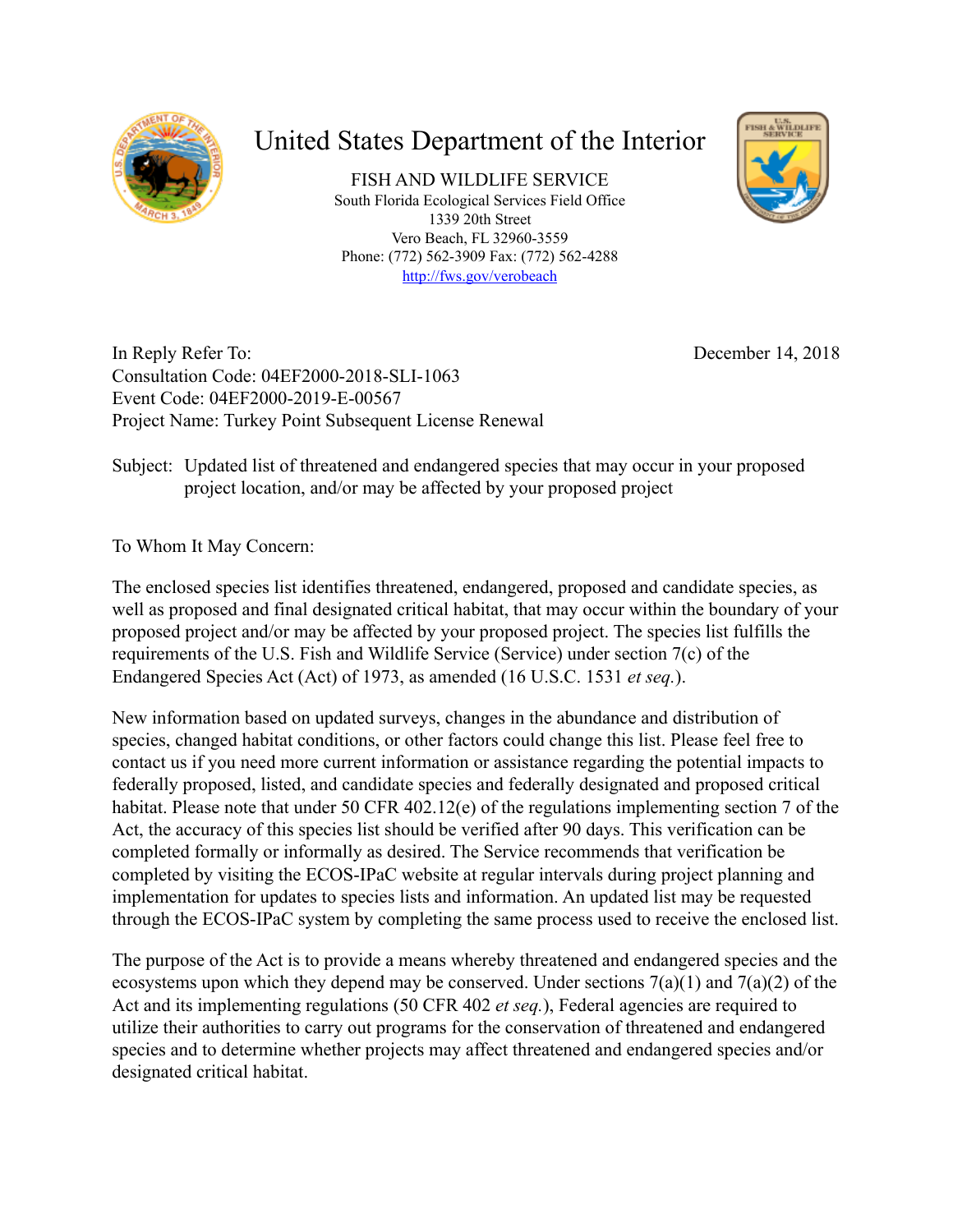A Biological Assessment is required for construction projects (or other undertakings having similar physical impacts) that are major Federal actions significantly affecting the quality of the human environment as defined in the National Environmental Policy Act (42 U.S.C. 4332(2) (c)). For projects other than major construction activities, the Service suggests that a biological evaluation similar to a Biological Assessment be prepared to determine whether the project may affect listed or proposed species and/or designated or proposed critical habitat. Recommended contents of a Biological Assessment are described at 50 CFR 402.12.

If a Federal agency determines, based on the Biological Assessment or biological evaluation, that listed species and/or designated critical habitat may be affected by the proposed project, the agency is required to consult with the Service pursuant to 50 CFR 402. In addition, the Service recommends that candidate species, proposed species and proposed critical habitat be addressed within the consultation. More information on the regulations and procedures for section 7 consultation, including the role of permit or license applicants, can be found in the "Endangered Species Consultation Handbook" at:

http://www.fws.gov/endangered/esa-library/pdf/TOC-GLOS.PDF

Please be aware that bald and golden eagles are protected under the Bald and Golden Eagle Protection Act (16 U.S.C. 668 *et seq.*), and projects affecting these species may require development of an eagle conservation plan (http://www.fws.gov/windenergy/ eagle guidance.html). Additionally, wind energy projects should follow the wind energy guidelines (http://www.fws.gov/windenergy/) for minimizing impacts to migratory birds and bats.

Guidance for minimizing impacts to migratory birds for projects including communications towers (e.g., cellular, digital television, radio, and emergency broadcast) can be found at: http:// www.fws.gov/migratorybirds/CurrentBirdIssues/Hazards/towers/towers.htm; http:// www.towerkill.com; and http://www.fws.gov/migratorybirds/CurrentBirdIssues/Hazards/towers/ comtow.html.

We appreciate your concern for threatened and endangered species. The Service encourages Federal agencies to include conservation of threatened and endangered species into their project planning to further the purposes of the Act. Please include the Consultation Tracking Number in the header of this letter with any request for consultation or correspondence about your project that you submit to our office.

Attachment(s):

▪ Official Species List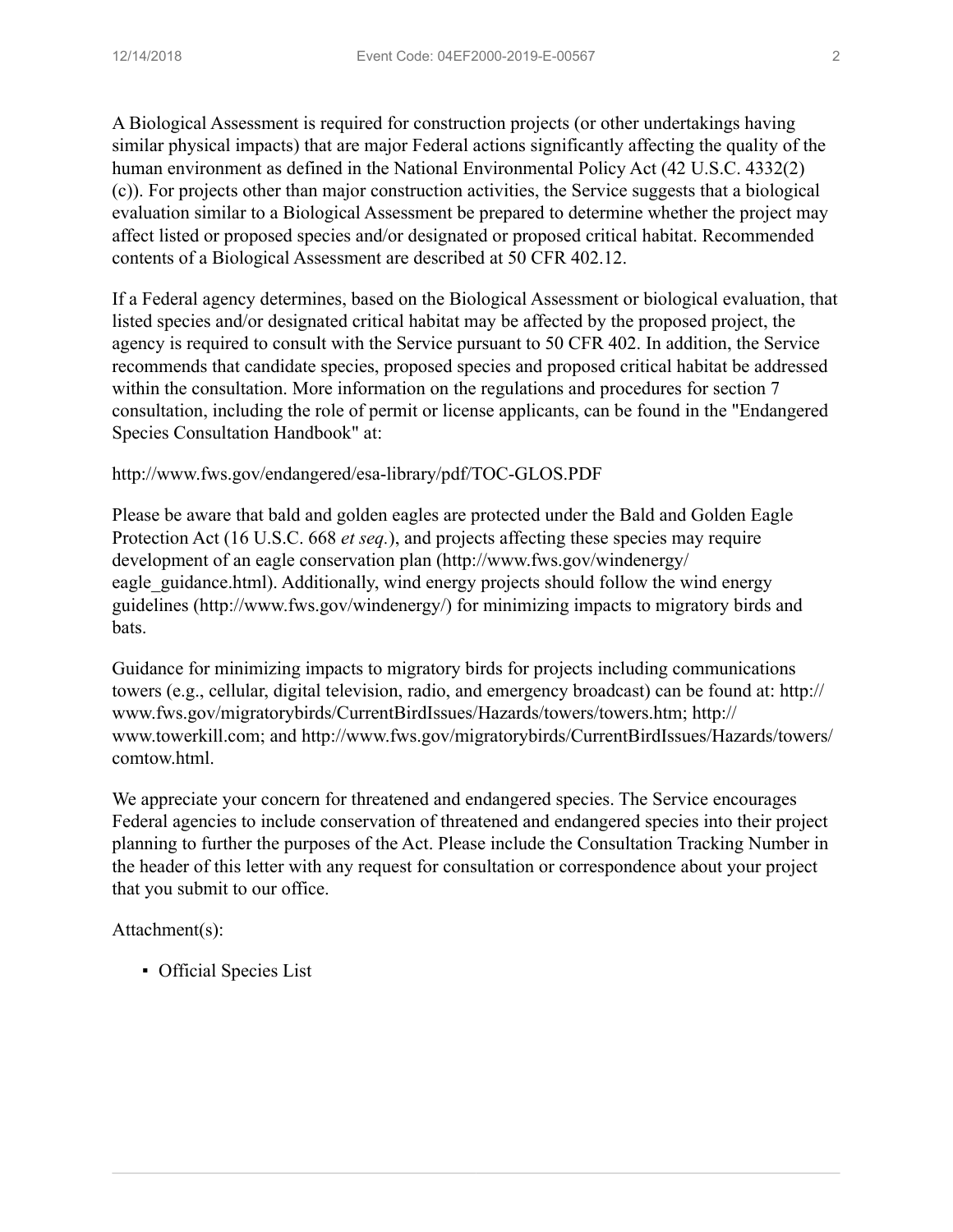# **Official Species List**

This list is provided pursuant to Section 7 of the Endangered Species Act, and fulfills the requirement for Federal agencies to "request of the Secretary of the Interior information whether any species which is listed or proposed to be listed may be present in the area of a proposed action".

This species list is provided by:

### **South Florida Ecological Services Field Office**

1339 20th Street Vero Beach, FL 32960-3559 (772) 562-3909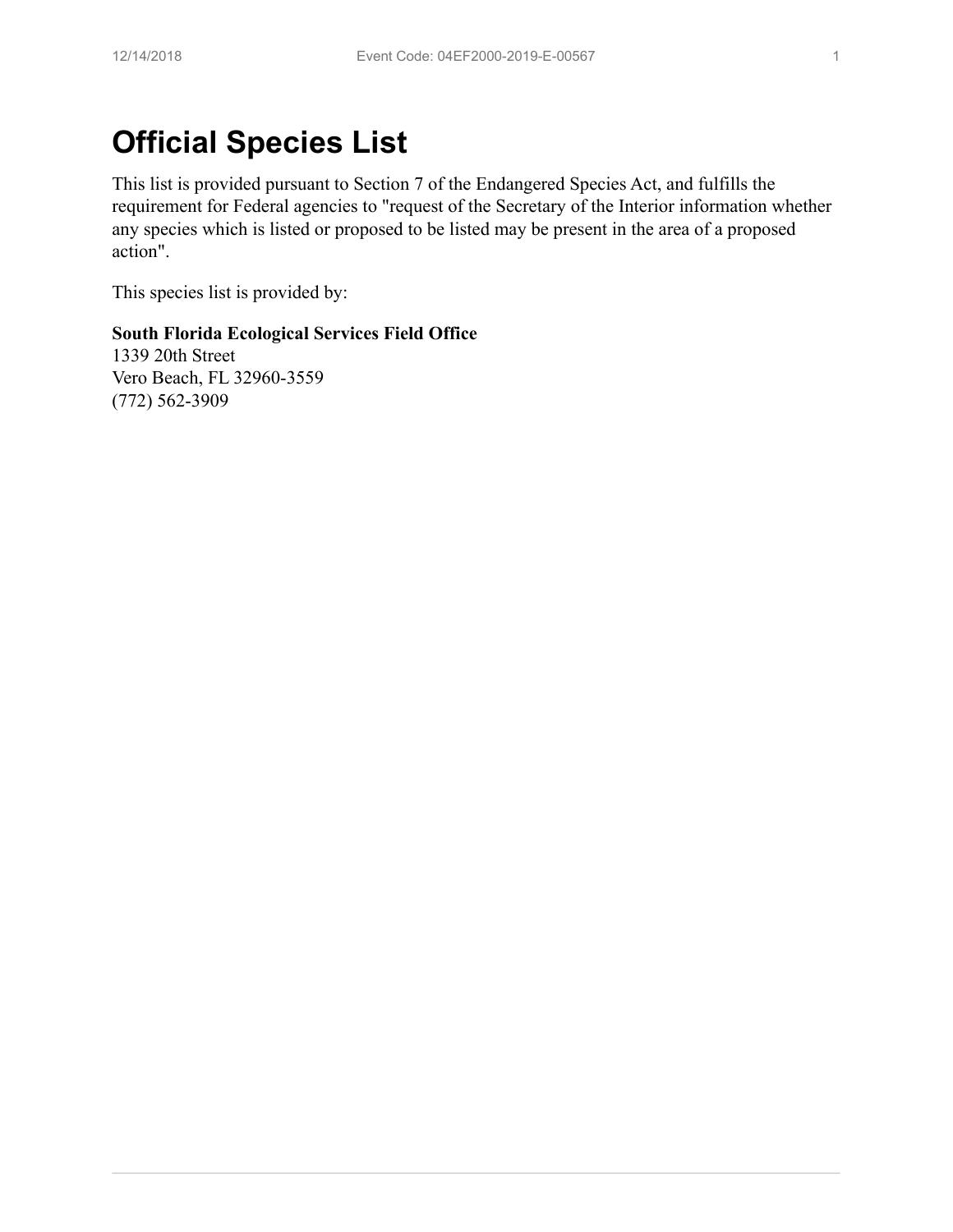# **Project Summary**

Project Location: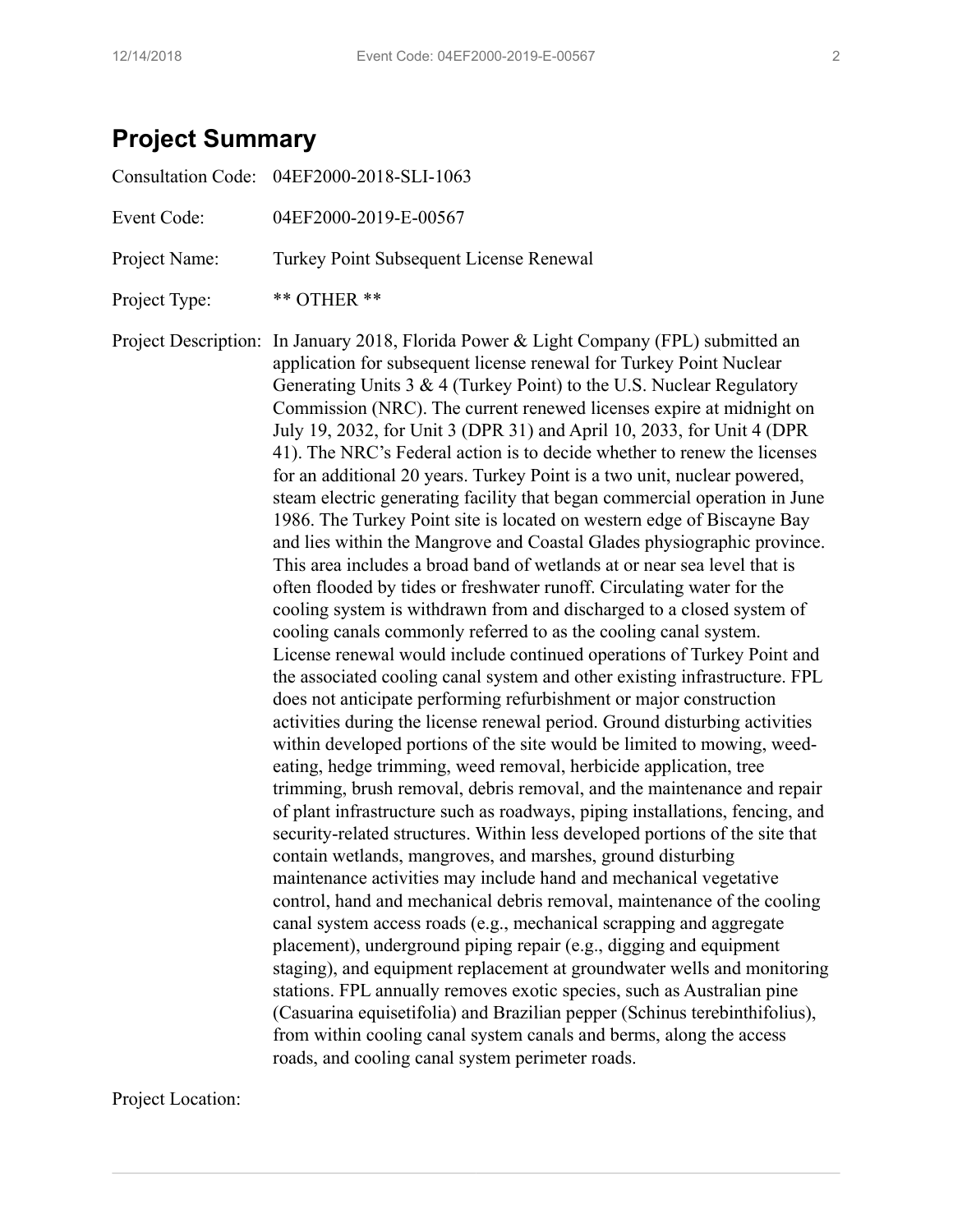Approximate location of the project can be viewed in Google Maps: [https://](https://www.google.com/maps/place/25.4008259757073N80.39753464410585W) [www.google.com/maps/place/25.4008259757073N80.39753464410585W](https://www.google.com/maps/place/25.4008259757073N80.39753464410585W)



Counties: Miami-Dade, FL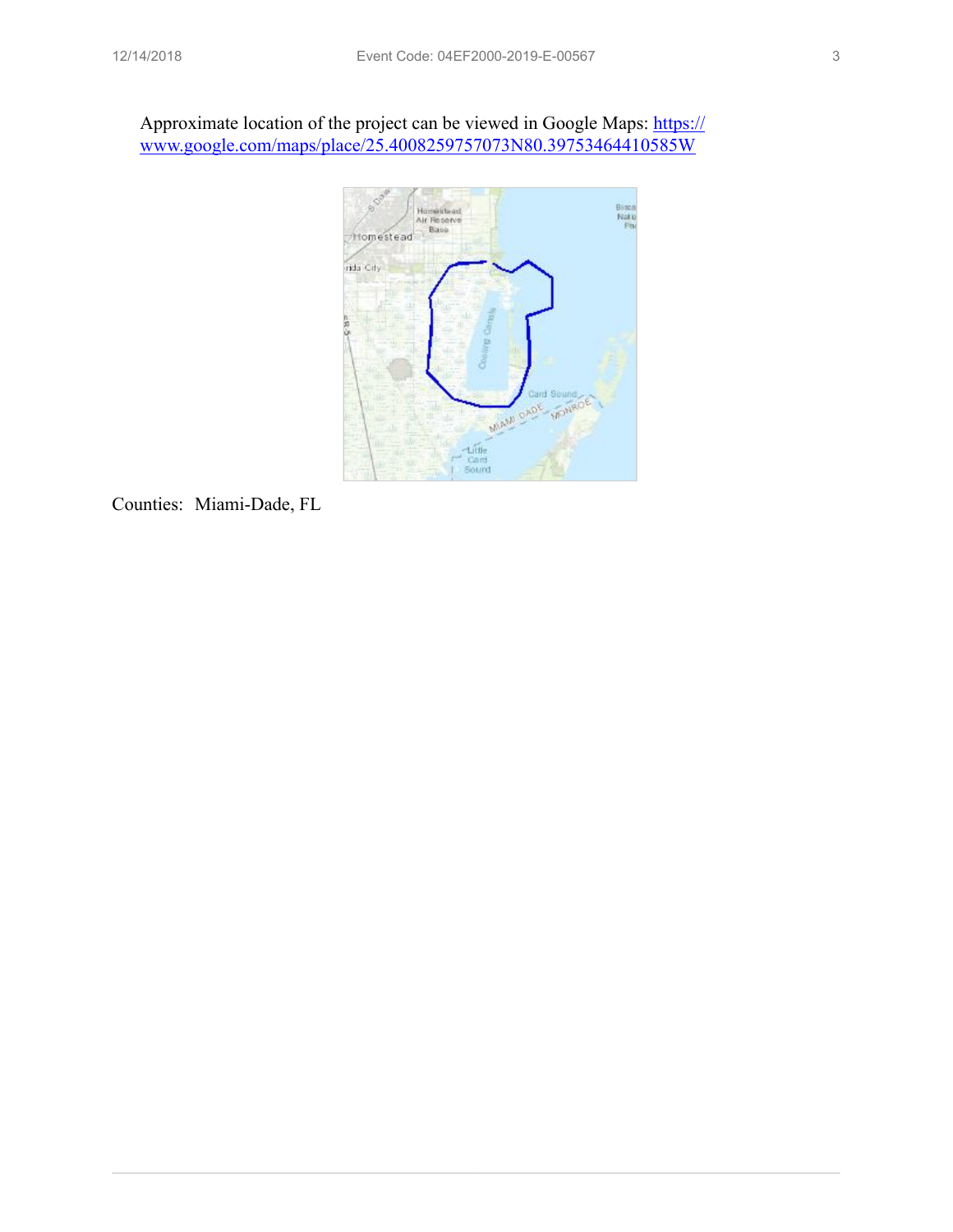### **Endangered Species Act Species**

There is a total of 46 threatened, endangered, or candidate species on this species list.

Species on this list should be considered in an effects analysis for your project and could include species that exist in another geographic area. For example, certain fish may appear on the species list because a project could affect downstream species.

IPaC does not display listed species or critical habitats under the sole jurisdiction of NOAA Fisheries<sup>[1](#page-5-0)</sup>, as USFWS does not have the authority to speak on behalf of NOAA and the Department of Commerce.

See the "Critical habitats" section below for those critical habitats that lie wholly or partially within your project area under this office's jurisdiction. Please contact the designated FWS office if you have questions.

<span id="page-5-0"></span>1. [NOAA Fisheries](https://www.fisheries.noaa.gov/), also known as the National Marine Fisheries Service (NMFS), is an office of the National Oceanic and Atmospheric Administration within the Department of Commerce.

### **Mammals**

| <b>NAME</b>                                                                                                                                                                                                                                                                                                                            | <b>STATUS</b>                               |  |
|----------------------------------------------------------------------------------------------------------------------------------------------------------------------------------------------------------------------------------------------------------------------------------------------------------------------------------------|---------------------------------------------|--|
| Florida Bonneted Bat Eumops floridanus<br>No critical habitat has been designated for this species.<br>Species profile. https://ecos.fws.gov/ecp/species/8630                                                                                                                                                                          | Endangered                                  |  |
| Florida Panther <i>Puma</i> (= Felis) concolor coryi<br>No critical habitat has been designated for this species.<br>Species profile: https://ecos.fws.gov/ecp/species/1763<br>Habitat assessment guidelines:<br>https://ecos.fws.gov/ipac/guideline/assessment/population/8/office/41420.pdf                                          | Endangered                                  |  |
| Puma (= mountain Lion) <i>Puma (= Felis) concolor (all subsp. except coryi)</i><br>Population: FL<br>No critical habitat has been designated for this species.<br>Species profile: https://ecos.fws.gov/ecp/species/6049                                                                                                               | Similarity of<br>Appearance<br>(Threatened) |  |
| West Indian Manatee Trichechus manatus<br>There is <b>final</b> critical habitat for this species. Your location overlaps the critical habitat.<br>This species is also protected by the Marine Mammal Protection Act, and may have additional<br>consultation requirements.<br>Species profile: https://ecos.fws.gov/ecp/species/4469 | Threatened                                  |  |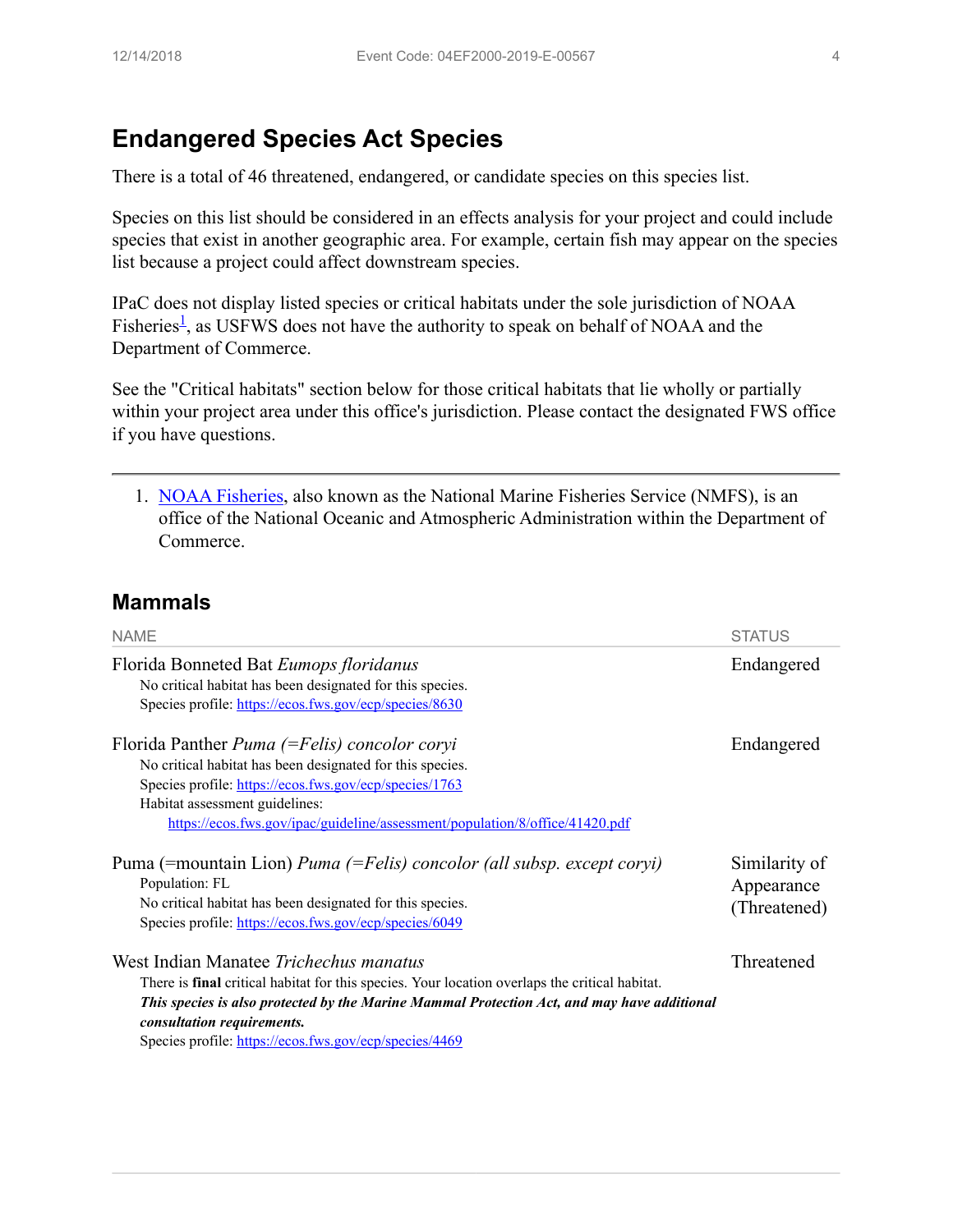### **Birds**

| <b>NAME</b>                                                                                                                                                                                                                                                                                                                                     | <b>STATUS</b> |
|-------------------------------------------------------------------------------------------------------------------------------------------------------------------------------------------------------------------------------------------------------------------------------------------------------------------------------------------------|---------------|
| Bachman's Warbler (=wood) Vermivora bachmanii<br>No critical habitat has been designated for this species.<br>Species profile: https://ecos.fws.gov/ecp/species/3232                                                                                                                                                                            | Endangered    |
| Cape Sable Seaside Sparrow Ammodramus maritimus mirabilis<br>There is final critical habitat for this species. Your location is outside the critical habitat.<br>Species profile: https://ecos.fws.gov/ecp/species/6584                                                                                                                         | Endangered    |
| Everglade Snail Kite Rostrhamus sociabilis plumbeus<br>There is final critical habitat for this species. Your location is outside the critical habitat.<br>Species profile: https://ecos.fws.gov/ecp/species/7713<br>Species survey guidelines:<br>https://ecos.fws.gov/ipac/guideline/survey/population/1221/office/41420.pdf                  | Endangered    |
| Florida Grasshopper Sparrow Ammodramus savannarum floridanus<br>No critical habitat has been designated for this species.<br>Species profile: https://ecos.fws.gov/ecp/species/32                                                                                                                                                               | Endangered    |
| Florida Scrub-jay Aphelocoma coerulescens<br>No critical habitat has been designated for this species.<br>Species profile: https://ecos.fws.gov/ecp/species/6174                                                                                                                                                                                | Threatened    |
| Ivory-billed Woodpecker Campephilus principalis<br>No critical habitat has been designated for this species.<br>Species profile: https://ecos.fws.gov/ecp/species/8230                                                                                                                                                                          | Endangered    |
| Kirtland's Warbler Setophaga kirtlandii $(=Dendroica kirlandii)$<br>No critical habitat has been designated for this species.<br>Species profile: https://ecos.fws.gov/ecp/species/8078                                                                                                                                                         | Endangered    |
| Piping Plover Charadrius melodus<br>Population: [Atlantic Coast and Northern Great Plains populations] - Wherever found, except<br>those areas where listed as endangered.<br>There is <b>final</b> critical habitat for this species. Your location is outside the critical habitat.<br>Species profile: https://ecos.fws.gov/ecp/species/6039 | Threatened    |
| Red Knot Calidris canutus rufa<br>No critical habitat has been designated for this species.<br>Species profile: https://ecos.fws.gov/ecp/species/1864                                                                                                                                                                                           | Threatened    |
| Red-cockaded Woodpecker Picoides borealis<br>No critical habitat has been designated for this species.<br>Species profile: https://ecos.fws.gov/ecp/species/7614                                                                                                                                                                                | Endangered    |
| Wood Stork Mycteria americana<br>Population: AL, FL, GA, MS, NC, SC                                                                                                                                                                                                                                                                             | Threatened    |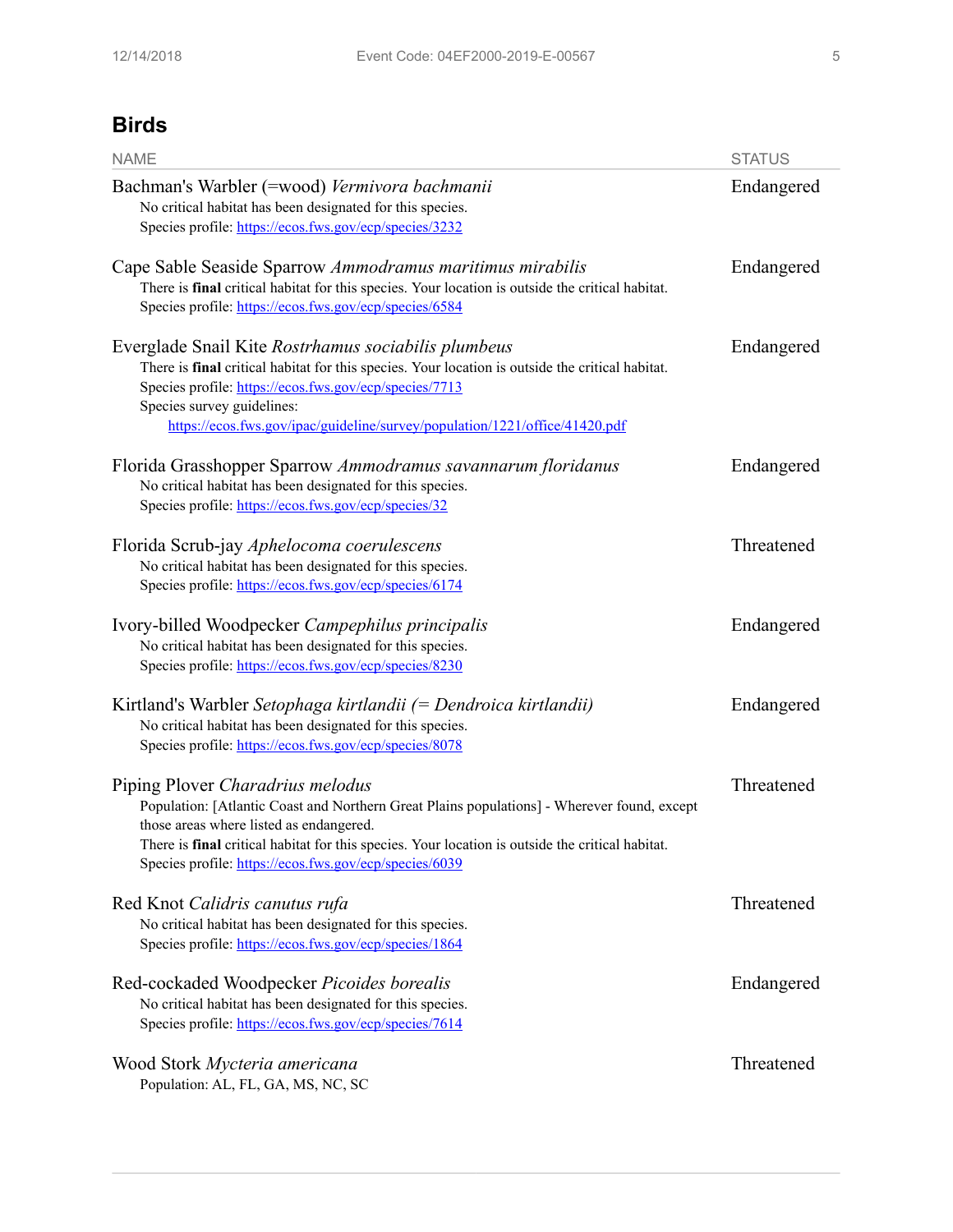NAME STATUS AND STATUS AND STATUS AND STATUS AND STATUS AND STATUS AND STATUS AND STATUS AND STATUS AND STATUS

| No critical habitat has been designated for this species.                      |
|--------------------------------------------------------------------------------|
| Species profile. https://ecos.fws.gov/ecp/species/8477                         |
| Habitat assessment guidelines.                                                 |
| https://ecos.fws.gov/ipac/guideline/assessment/population/124/office/41420.pdf |
|                                                                                |

# **Reptiles**

| <b>NAME</b>                                                                                                                                                                                                                                            | <b>STATUS</b>                               |
|--------------------------------------------------------------------------------------------------------------------------------------------------------------------------------------------------------------------------------------------------------|---------------------------------------------|
| American Alligator Alligator mississippiensis<br>No critical habitat has been designated for this species.<br>Species profile: https://ecos.fws.gov/ecp/species/776                                                                                    | Similarity of<br>Appearance<br>(Threatened) |
| American Crocodile Crocodylus acutus<br>Population: U.S.A. (FL)<br>There is final critical habitat for this species. Your location overlaps the critical habitat.<br>Species profile: https://ecos.fws.gov/ecp/species/6604                            | Threatened                                  |
| Eastern Indigo Snake Drymarchon corais couperi<br>No critical habitat has been designated for this species.<br>Species profile: https://ecos.fws.gov/ecp/species/646                                                                                   | Threatened                                  |
| Hawksbill Sea Turtle Eretmochelys imbricata<br>There is final critical habitat for this species. Your location is outside the critical habitat.<br>Species profile: https://ecos.fws.gov/ecp/species/3656                                              | Endangered                                  |
| Leatherback Sea Turtle Dermochelys coriacea<br>There is final critical habitat for this species. Your location is outside the critical habitat.<br>Species profile: https://ecos.fws.gov/ecp/species/1493                                              | Endangered                                  |
| Loggerhead Sea Turtle Caretta caretta<br>Population: Northwest Atlantic Ocean DPS<br>There is <b>final</b> critical habitat for this species. Your location is outside the critical habitat.<br>Species profile. https://ecos.fws.gov/ecp/species/1110 | Threatened                                  |
|                                                                                                                                                                                                                                                        |                                             |

## **Fishes**

| <b>NAME</b>                                                                                             | <b>STATUS</b> |
|---------------------------------------------------------------------------------------------------------|---------------|
| Atlantic Sturgeon (gulf Subspecies) Acipenser oxyrinchus (= $oxyrhynchus$ )                             | Threatened    |
| desotoi                                                                                                 |               |
| There is <b>final</b> critical habitat for this species. Your location is outside the critical habitat. |               |
| Species profile: https://ecos.fws.gov/ecp/species/651                                                   |               |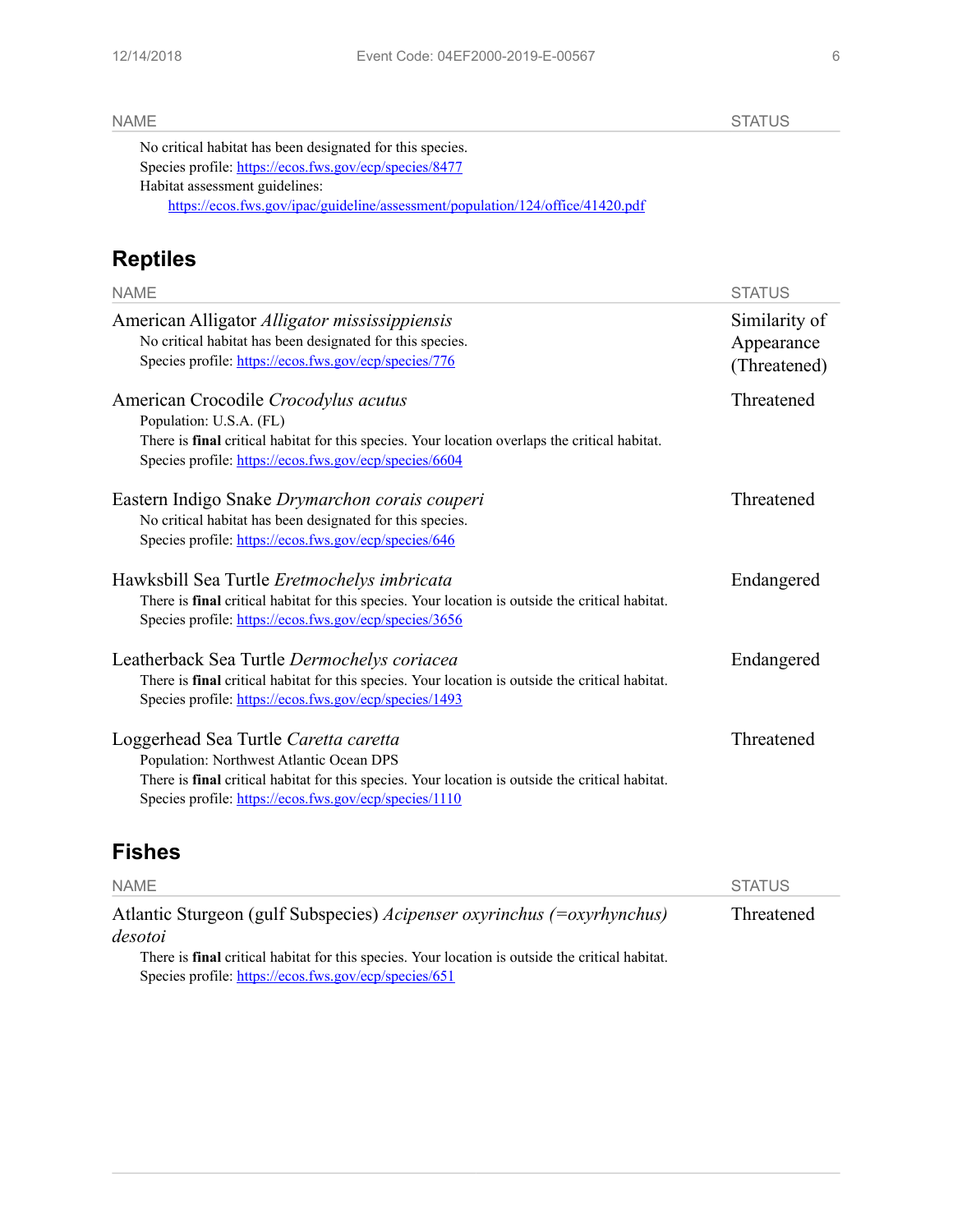## **Snails**

| <b>NAME</b>                                                                                                                                                                                                          | <b>STATUS</b> |
|----------------------------------------------------------------------------------------------------------------------------------------------------------------------------------------------------------------------|---------------|
| Stock Island Tree Snail Orthalicus reses (not incl. nesodryas)<br>No critical habitat has been designated for this species.<br>Species profile: https://ecos.fws.gov/ecp/species/466                                 | Threatened    |
| <b>Insects</b>                                                                                                                                                                                                       |               |
| <b>NAME</b>                                                                                                                                                                                                          | <b>STATUS</b> |
| Bartram's Hairstreak Butterfly Strymon acis bartrami<br>There is final critical habitat for this species. Your location is outside the critical habitat.<br>Species profile: https://ecos.fws.gov/ecp/species/4837   | Endangered    |
| Florida Leafwing Butterfly Anaea troglodyta floridalis<br>There is final critical habitat for this species. Your location is outside the critical habitat.<br>Species profile: https://ecos.fws.gov/ecp/species/6652 | Endangered    |
| Miami Blue Butterfly Cyclargus (=Hemiargus) thomasi bethunebakeri<br>No critical habitat has been designated for this species.<br>Species profile: https://ecos.fws.gov/ecp/species/3797                             | Endangered    |
| Schaus Swallowtail Butterfly Heraclides aristodemus ponceanus<br>No critical habitat has been designated for this species.<br>Species profile: https://ecos.fws.gov/ecp/species/1951                                 | Endangered    |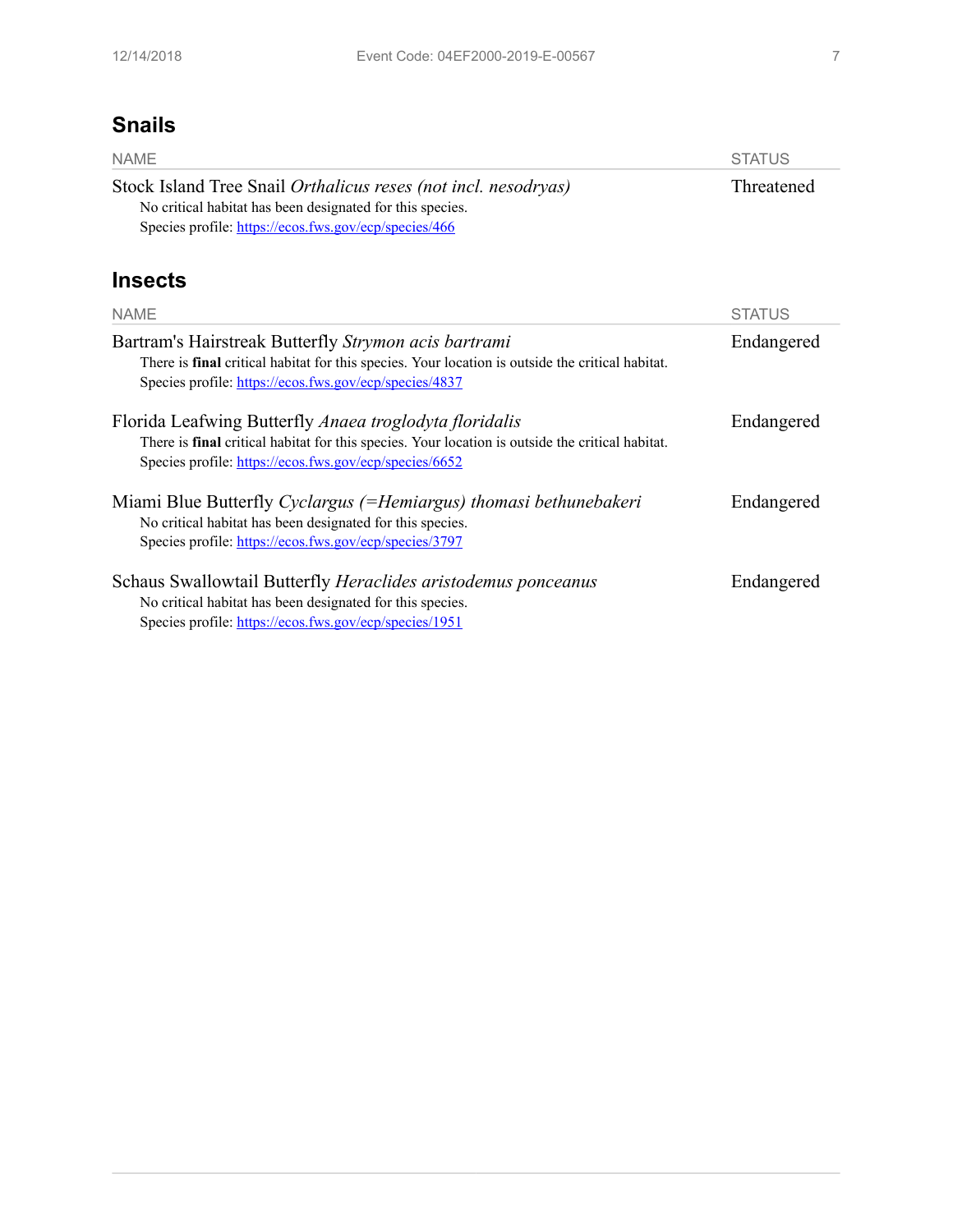## **Flowering Plants**

| <b>NAME</b>                                                                                                                                                                                                      | <b>STATUS</b> |
|------------------------------------------------------------------------------------------------------------------------------------------------------------------------------------------------------------------|---------------|
| Beach Jacquemontia Jacquemontia reclinata<br>No critical habitat has been designated for this species.<br>Species profile: https://ecos.fws.gov/ecp/species/1277                                                 | Endangered    |
| Blodgett's Silverbush Argythamnia blodgettii<br>No critical habitat has been designated for this species.<br>Species profile: https://ecos.fws.gov/ecp/species/6823                                              | Threatened    |
| Cape Sable Thoroughwort Chromolaena frustrata<br>There is final critical habitat for this species. Your location is outside the critical habitat.<br>Species profile: https://ecos.fws.gov/ecp/species/4733      | Endangered    |
| Carter's Mustard Warea carteri<br>No critical habitat has been designated for this species.<br>Species profile. https://ecos.fws.gov/ecp/species/5583                                                            | Endangered    |
| Carter's Small-flowered Flax Linum carteri carteri<br>There is final critical habitat for this species. Your location is outside the critical habitat.<br>Species profile. https://ecos.fws.gov/ecp/species/7208 | Endangered    |
| Crenulate Lead-plant Amorpha crenulata<br>No critical habitat has been designated for this species.<br>Species profile. https://ecos.fws.gov/ecp/species/6470                                                    | Endangered    |
| Deltoid Spurge Chamaesyce deltoidea ssp. deltoidea<br>No critical habitat has been designated for this species.<br>Species profile: https://ecos.fws.gov/ecp/species/199                                         | Endangered    |
| Everglades Bully Sideroxylon reclinatum ssp. austrofloridense<br>No critical habitat has been designated for this species.<br>Species profile: https://ecos.fws.gov/ecp/species/4735                             | Threatened    |
| Florida Brickell-bush Brickellia mosieri<br>There is final critical habitat for this species. Your location is outside the critical habitat.<br>Species profile. https://ecos.fws.gov/ecp/species/956            | Endangered    |
| Florida Pineland Crabgrass Digitaria pauciflora<br>No critical habitat has been designated for this species.<br>Species profile: https://ecos.fws.gov/ecp/species/3728                                           | Threatened    |
| Florida Prairie-clover Dalea carthagenensis floridana<br>No critical habitat has been designated for this species.<br>Species profile: https://ecos.fws.gov/ecp/species/2300                                     | Endangered    |
| Florida Semaphore Cactus Consolea corallicola<br>There is final critical habitat for this species. Your location is outside the critical habitat.                                                                | Endangered    |